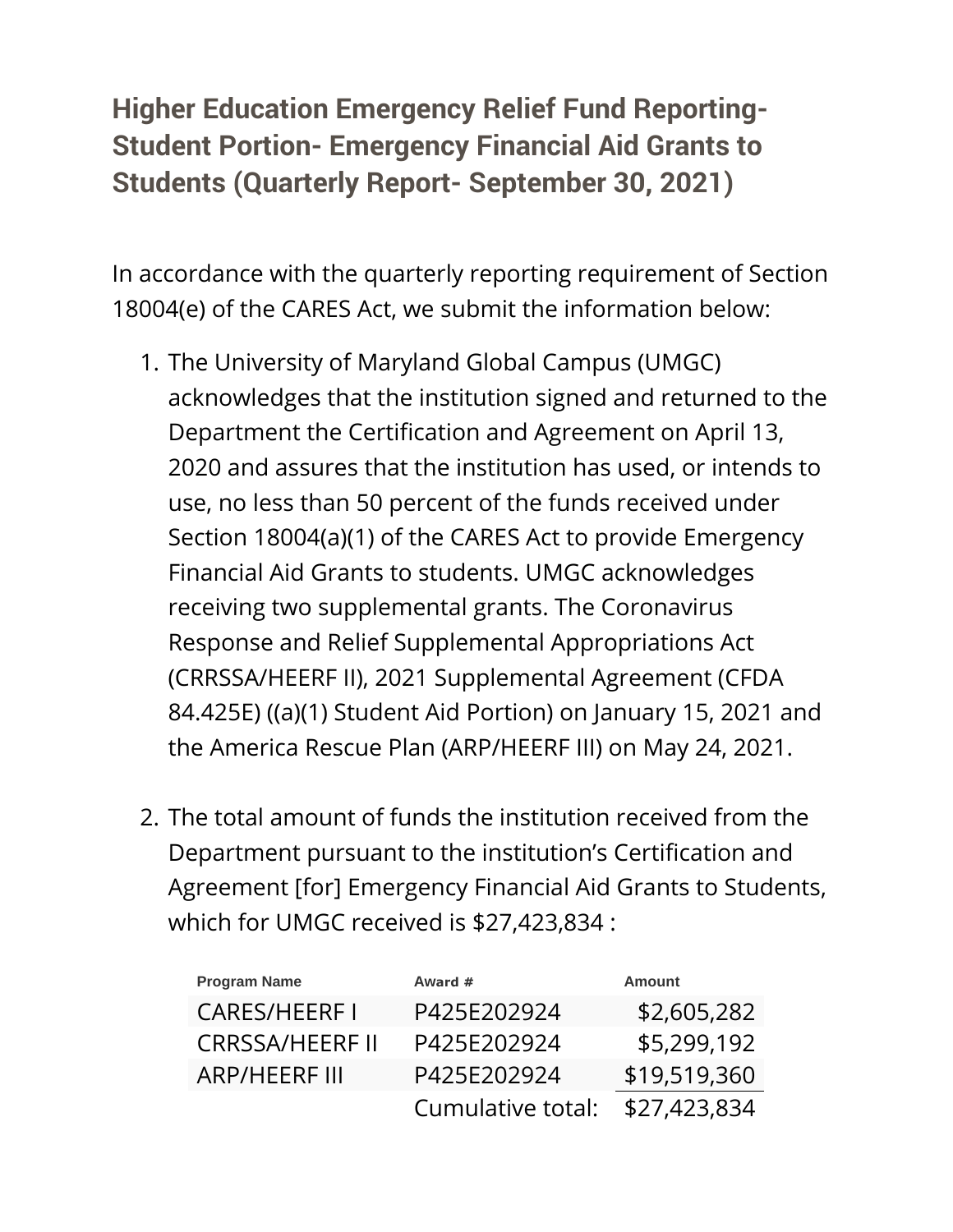3. The total cumulative amount of Emergency Financial Aid Grants distributed to students by UMGC under the CRRSAA and the ARP (a)(1) is **\$10,526,392** through **September 30, 2021** .

CRRSAA: 5,299,192 ARP: 5,227,200 Total: 10,526,392

- 4. UMGC The University determined that approximately 15,600 students may be eligible to receive Emergency Financial Aid Grant to Students for the Summer, 2021 semester, based on FAFSA filing status and enrollment in the term under the ARP (a)  $(1).$
- 5. The total number of students who have received an Emergency Financial Aid Grant to students under the CRRSAA and ARP (a)(1) is 17,346.
	- CRRSAA: 8,737
	- ARP: 8,609
	- Total: 17,346
- 6. University of Maryland Global Campus students were determined to be eligible to receive this emergency funding assistance if they met the following criteria:
	- Undergraduates enrolled in an eligible program,
	- 2021-2022 FAFSA on file,
	- Pell eligible,